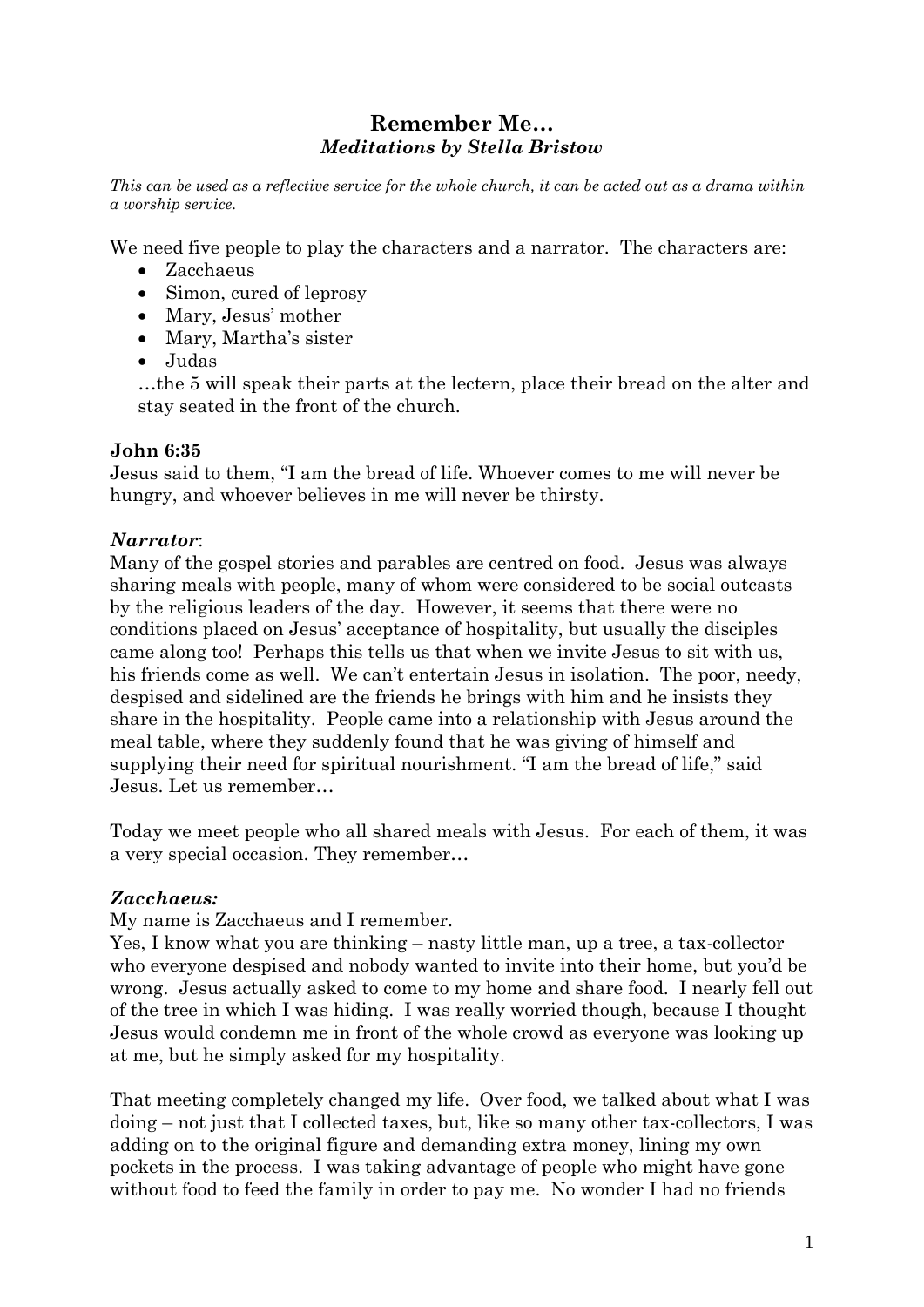except other tax-collectors!

Jesus didn't seem to condemn or judge me or tell me what a bad lot I was. He just enabled me to see what I was doing and, once I was faced with that…. well, things changed for me. I felt that I had to do more than just give back what I had taken and now I don't have a job and I have no money. I don't know what I shall do. I am trusting that something will turn up, but I know I have done the right thing and, somehow, I feel like I can lift my head up high and walk tall.

*(walks to the altar & puts down his loaf of bread)*

## *Music is played: MH 620 One Bread, One Body*

#### *Simon:*

I am Simon and I remember.

I used to be known as Simon the Leper. No one wants to associate with someone who has the stigma of leprosy. The very word drives fear into the hearts of those who hear it and, for the sufferer, it's a living death. So, like you, Zacchaeus, I was shinned by people, but for a different reason. I was desperate.

Jesus made me a whole person and, suddenly, life was good again – friends returned and I was included in the life of the village. Anyway, to celebrate, I decided to have a party and invite my old friends and I thought it would be good to invite Jesus too, though I wouldn't normally invite a carpenter to dine with me – he was not in my social class, you understand – but he was a bit of a celebrity and I thought it would give a certain interest to the evening, the novelty factor.

Things were going well, I thought, and then, suddenly, it all went pear-shaped. Seemingly from nowhere, this woman gatecrashes the party and broke a whole bottle of perfume over Jesus' head. It was so embarrassing. I don't know who she was or where she had come from, but, I tell you, I got the servants to bundle her out pretty quick. Jesus just sat there with all this highly perfumed oil spilling down over his head and shoulders – there was such a mess, in more ways than one. The servants brought some towels and tried to mop up the worst of it. After the initial anger and embarrassment, one or two started to smile and laugh – well, in some ways it was so funny to see him sitting there, but, as Judas pointed out, what a waste of good money.

Then there was another shock as Jesus came to the defence of the woman. He pointed out, to my shame, that she had done what I had failed to do. She had anointed him with perfume, whereas I had not even washed his feet as a good host should.

I felt so ashamed after all that Jesus had done for me and it made me realise that I hadn't shown him even the basis courtesy.

*(walks to the altar & puts down his loaf of bread)*

*Music is played: MH 620 One Bread, One Body*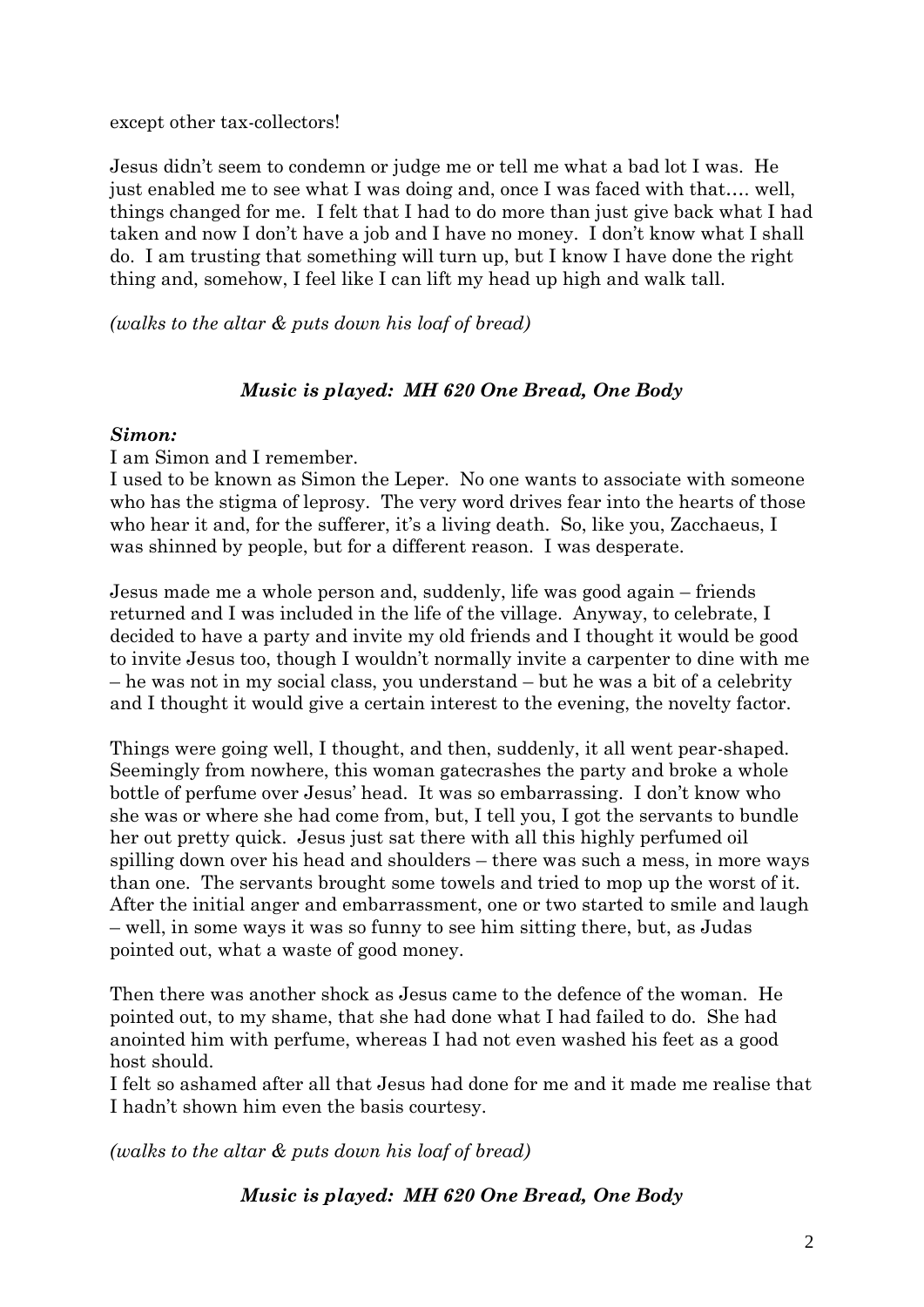### *Mary:*

I am Mary, Jesus' mother. Of course I remember many happy family meals – the children's birthdays, Passover, Hanukkah and especially Jesus' bar mitzvah. I remember too the time when he was invited to John's wedding in Cana and he took all his new friends and the wine ran out. I remember he was so reluctant to get involved because he said he was having a good time enjoying himself and it really wasn't his problem, but I kept on at him until he relented and, my, the wine tasted good!

There were sad times too, especially when Joseph died and there was an empty place at the table and after Jesus left home to start his ministry, when there was another empty place. I used to worry then in case he wasn't getting enough to eat, so sometimes, when they were in the area, I would take them all some home cooked food. I wasn't around at the last meal he had – the one we now know was his last supper with his disciples – but I helped to prepare it. I just wonder what was going through his mind as he shared that time with his friends. Once in a while John comes by and we have a meal together and we remember.

*(walks to the altar & puts down her loaf of bread)*

## *Music is played: MH 620 One Bread, One Body*

#### *Mary:*

My name is also Mary. You remember, I am sure, Martha's sister Mary. Jesus often came to our house for meals when he was in the area. It was somewhere he could feel at home, relax and enjoy home cooking. We became his family too. Martha is a marvellous cook but, oh dear, she gets in such a tizzy when we have visitors. She goes to endless trouble and wants everything to be just right. I know that Jesus would be pleased just to have bread and cheese but, no, Martha had to make her best dishes for him. That was her way of expressing her love for him. Now me, well I just wanted nothing more than to sit at his feet and listen to him talking. Martha had made her choice and I mine. The conflict came when she felt that I ought to have made the same choice as she had. I told her quietly not to fuss, but she did make me feel guilty. Then, not getting a response from me she appealed to Jesus. I was so relieved to hear Jesus say, 'Mary has made her choice', but I could see that she was deeply hurt.

Now, of course, that time has gone – we no longer have the pleasure of his physical company – and I am pleased that I made the choice I did, and I know Martha was pleased that she did her very best for his comfort. So we were *both* doing the right thing. We had each made our choices with Jesus' best interests at heart.

*(walks to the altar & puts down her loaf of bread)*

## *Music is played: MH 620 One Bread, One Body*